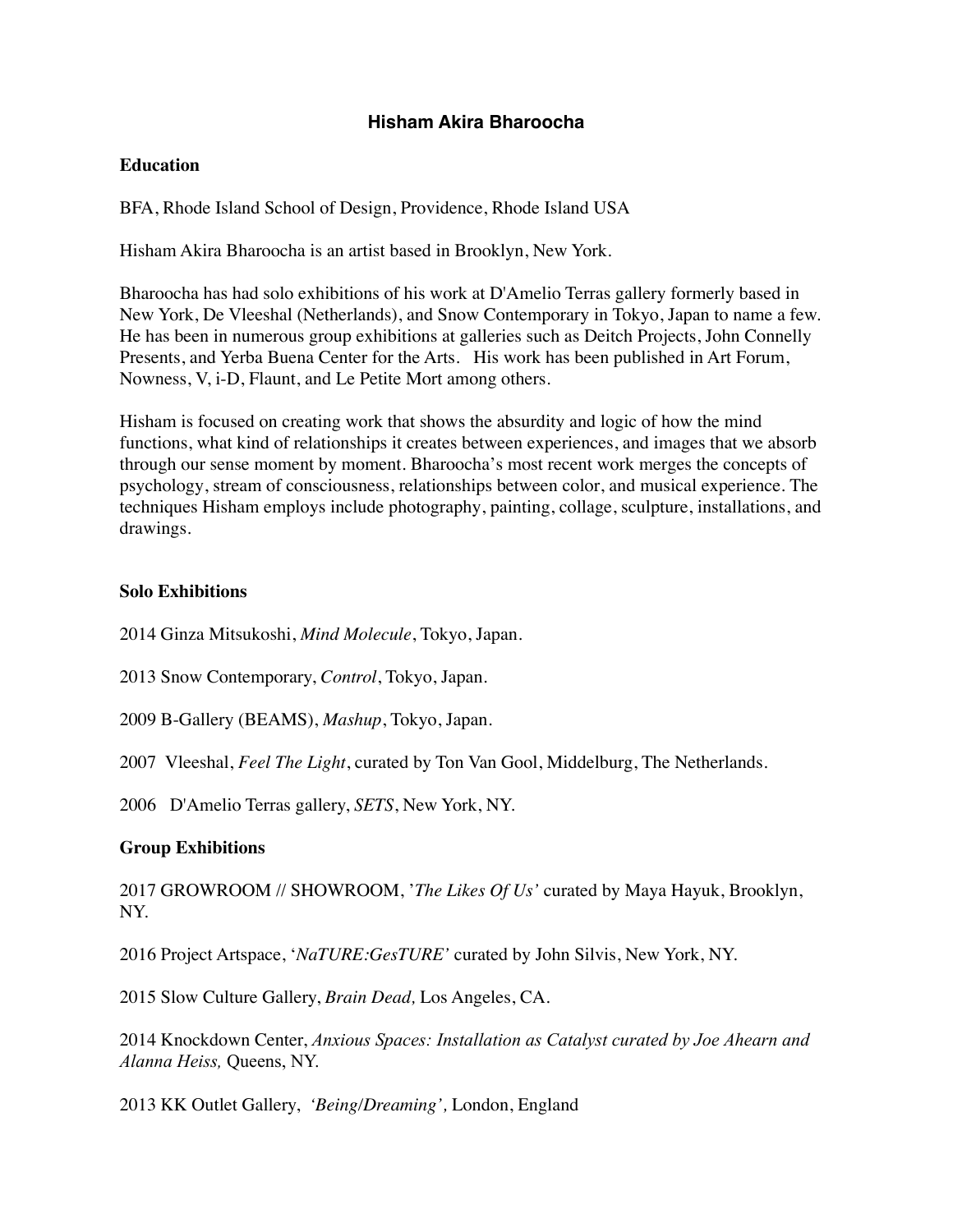- 2013, Agnes B. Gallery, *'Musique Plastique' traveling exhibition*, Hong Kong, China
- 2012 Les Gens Heureux, *'Happiness',* Copenhagen, Denmark
- 2012 Double Break Gallery*, 'Where My Cone At?'*, San Diego CA
- 2011 Gestalten Space*, 'Cutters'*, Berlin, Germany.
- 2011 Cinders Gallery, *'Resurrection'*, Brooklyn, NY.
- 2011 Galerie Du Jour Agnes B, *Musique Plastique*, Paris, France
- 2011 STARKWHITE, *Art/Music/Alechemy*, curated by Whitney Bedford, Aukland, New Zealand
- 2010 Cinders Gallery, *'Know New York'*, Brooklyn, NY.
- 2010 Mountain Fold Gallery, *Life*, curated by Hisham A. Bharoocha and Ports Bishop, New York, NY
- 2010 Cinders Gallery, *Temple of Bloom*, Brooklyn, NY
- 2010 Baer Ridgway Exhibitions, *PAPER!AWESOME!*, San Francisco, CA
- 2009 Vacant, *Circle of Friends*, curated by Hisham A. Bharoocha, Tokyo, Japan
- 2009 Hyde Park Art Center, *Apocalypse/Rapture*, Chicago, IL
- 2009 Ebersb9, *control c control v*, curated by Ryan Travis Christian, Chicago, IL
- 2009 Fuse Gallery, *Animalania*, curated by Aliya Naumoff, New York, NY
- 2008 James Fuentes LLC, *8 1/2 x 11 / A4*, New York, NY
- 2008 Mountain Fold Gallery, *Anti-Hero*, curated by Hisham A. Bharoocha and Ports Bishop, New York, NY
- 2008 Luggage Store Gallery, *Kick Out The Jams*, San Francisco, CA
- 2007 Galerie Frank Elbaz, *Deaf 2 "From the Audible to the Visible"*, curated by Peter Coffin, Paris, France
- 2007 Jack Hanley gallery, *The Innocent Gaze,* curated by Dina Pugh, San Franscisco, CA
- 2007 Alt. Gallery, *Harry Smith Remixed Anthology Collection*, Newcastle, UK.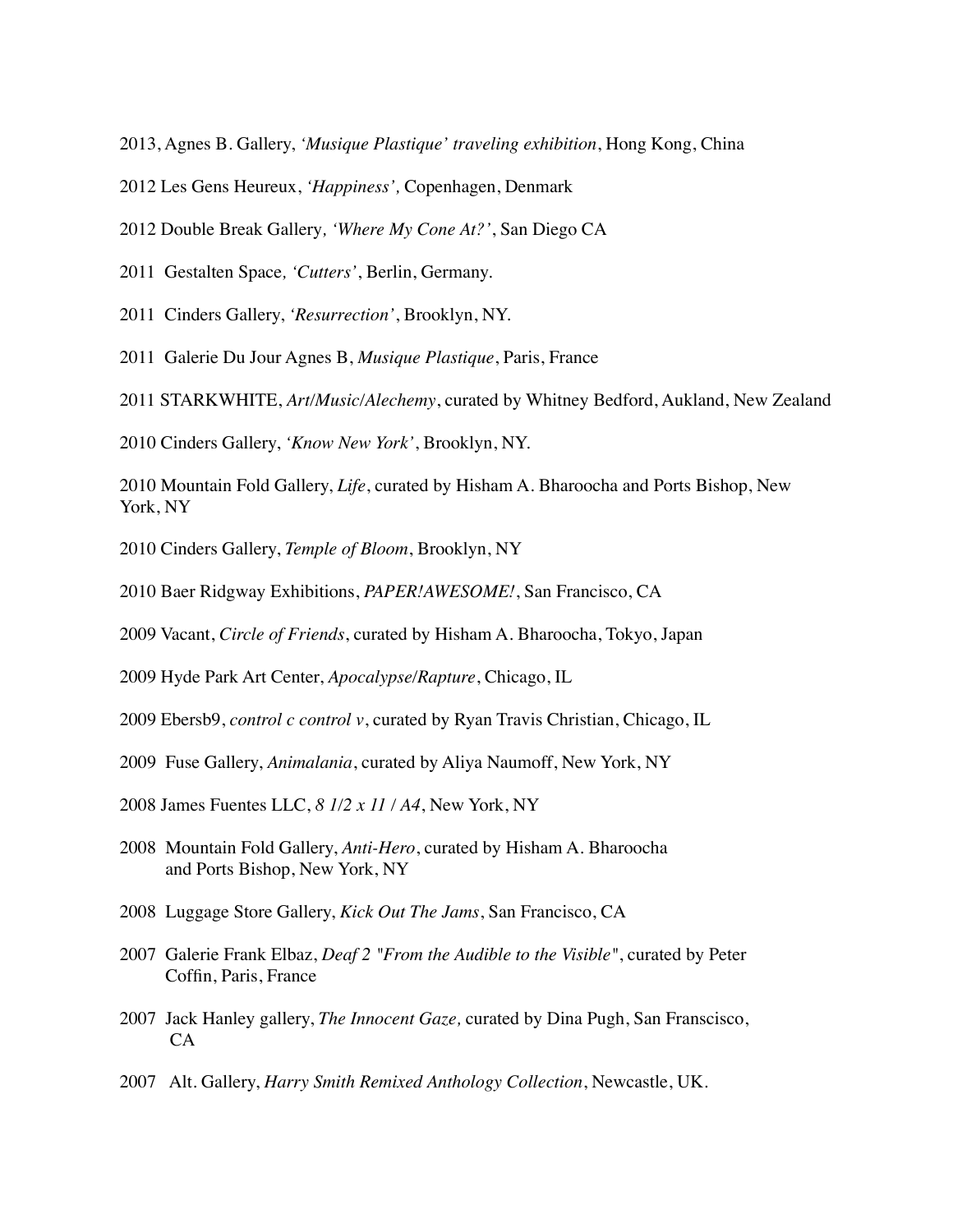- 2006 John Connelly Presents, *Kamp 48, Let's Go Camping*, Curated by Scott Hug, New York, NY
- 2006 Yerba Buena Center for the Arts, *Cosmic Wonder*, curated by Betty Nquyen, San Francisco, CA
- 2005 Deitch Projects, *Live Through This: 2005, Book Publication Exhibition*, Curated by Katy Grayson, Art Basel Miami, FL
- 2005 Feigen Contemporary, *Carry On*, Curated by Rich Jacobs and Abigail Scholar, New York, NY
- 2005 Clementine Gallery*, Move #13*, Curated by Rich Jacobs, New York, NY
- 2004 Gavin Browne project space, *Open Space*, Curated by James Fuentes, New York, NY
- 2004 John Connelly Presents, *Cave Canem*, New York, NY
- 2003 Deitch Projects, *We Are Electric*, Curated by Chris Perez and Ratio 3, New York, NY
- 2001 American Fine Arts Co, *Culture Keeps A Model Brain Handy Made With Its To In The Place Of Your Own Put*, Curated by Brian Degraw, New York, NY

### **Artist Residencies**

2008 Le Confort Moderne, Poitiers, France.

2007 Okra India, Hyderabad, India.

#### **Bibliography**

#### **Books**

*Cut That Out,* Collage in Contemporary Design, Published by The Monacelli Press, 2016

What Nerve!, Alternative Figures in American Art, 1960 to the Present, published by D.A.P. 2014

*The Age of Collage*, Published by Gestalten, 2013

*Apocalypse / Rapture*, Published by Front Forty Press, 2008

*Revisionaries / A Decade of Art in Tokion*, Published by Abrams Image, 2007